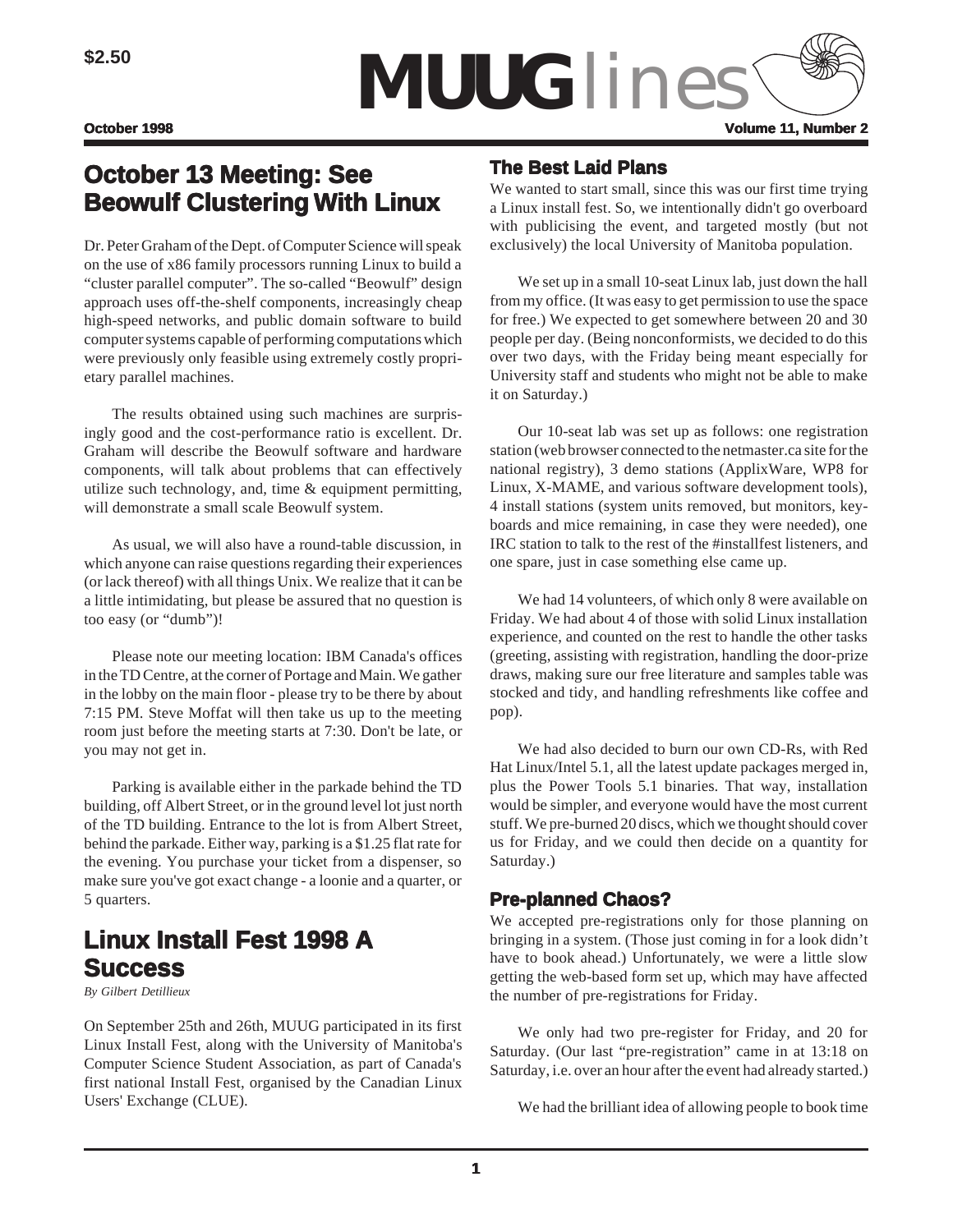#### **Volume11, Number 2 October 1998**

slots as they pre-registered, with a "stand-by" option if their favourite slot was full. The web form used an SSI script to build up a list of remaining available time slots. The slots were one hour long, which we (mistakenly) though should be sufficient for an average install, and we allowed a maximum of 4 people in any given time slot.

The purpose of this was to try to spread the load around, and not have everyone showing up at once, and then waiting all afternoon. I still think the idea has merit, but we need to refine our estimates to improve the scheduling.

#### **The Numbers Game**

We attempted a total of 21 installs over the two days, of which only about half went really smoothly. Two of those failed entirely. So, in the end we can claim to have 19 new systems running Linux in Winnipeg.

There were also 6 of the pre-registrations that never got done. Three of those we know showed up but had to be turned away. The other 3 may have been no-shows, or they may have just left without bothering to report in.

We also took a rough head count of total attendance: 60 on Friday, and 80 on Saturday, for a total of 140. I'm not sure how many of these bothered to register in the nationally registry, though.

We ended up burning 71 CD-Rs in total, and still had some people walk away empty-handed. (Of course, we also had some people walk away with our own installation copies, without paying for them, which left us in an interesting bind as we had to wait for more to be burned. We had two 4x burners working in parallel.)

### **When In Doubt, Wing It!**

Well we didn't count on the numbers we got. (We also didn't count on the success of the national coverage, like CTV News-1's story... Our local press seemed completely disinterested.) At least one attendee was there as a result of the CTV coverage - he said he was new in town, and wouldn't have known about the InstallFest or our group otherwise.

Evan Leibovitch, one of the national coordinators with CLUE, indicated "But the result of locations bursting at the seams with people interested in Linux was a publicist's dream (though an installer's nightmare)." That about sums up our experience in Winnipeg!

We would have needed a much bigger space than we had, and a far, far greater number of "install stations". We ended up converting a demo station into another install station, and roped a few more people to help with installs. We also had a couple systems set up in the student lounge next door, and were doing installs there too.

We could have used even more volunteers, and particularly more people with installation and hardware experience. (In fact, that was the limiting factor more than lack of table space for installs. We sometimes had one volunteers pingponging between two or three stations.)

We also grossly underestimated the time required per installation, so our whole schedule was out the window. We also had problems dealing with weird hardware, and people not bringing in enough of their equipment or documentation. As I mentioned earlier, we had spare stuff of our own, but connector types sometimes didn't match, and adaptors (particularly for plugging our PS/2-style keyboard connectors into older motherboards) were in short supply.

#### **Annoyances, Both New and Old**

One of the most frequent frustrations was dealing with Window 98. On systems with large disks, it uses the new FAT32X, which our Partition Magic 3.0 couldn't resize (and we didn't have a copy of PM 4.0 handy). Also the MBR installed by Win98 seems to ignore which partition you set as the active one, so we had to install LILO in the MBR, rather than in the Linux root partition, to get it to boot. Thank you, Bill! ;P

Other frustrating things were dealing with some systems with pathologically complicated partitioning (I don't think I had seen a /dev/hdb9 before!), hardware that hadn't been fully assembled ahead of time, and hardware that hadn't been properly tested. We also had a couple instances where someone wanted almost everything installed on a 200 MB disk!

### **It's Alive! It's Alive!**

Arne Grimstrup, a MUUG board member helping with the installs, dubbed one attendee's work "Franken-puter"! It was actually two separate cases, cobbled together from various spare parts the owner was able to beg, borrow, or buy, with a segment of coax ethernet connecting the two. The owner was doing hardware assembly and reconfiguration on the fly, as much as he was getting Linux installed on these two systems.

This persistent soul showed up at the start of Friday's Install Fest, and didn't get finished until mid-afternoon on Saturday. Fortunately, he stayed around and helped others with their installs afterward.

#### **The Final Word**

Although we all felt totally burned-out by the end of the day on Saturday, we're glad we participated in this event. It was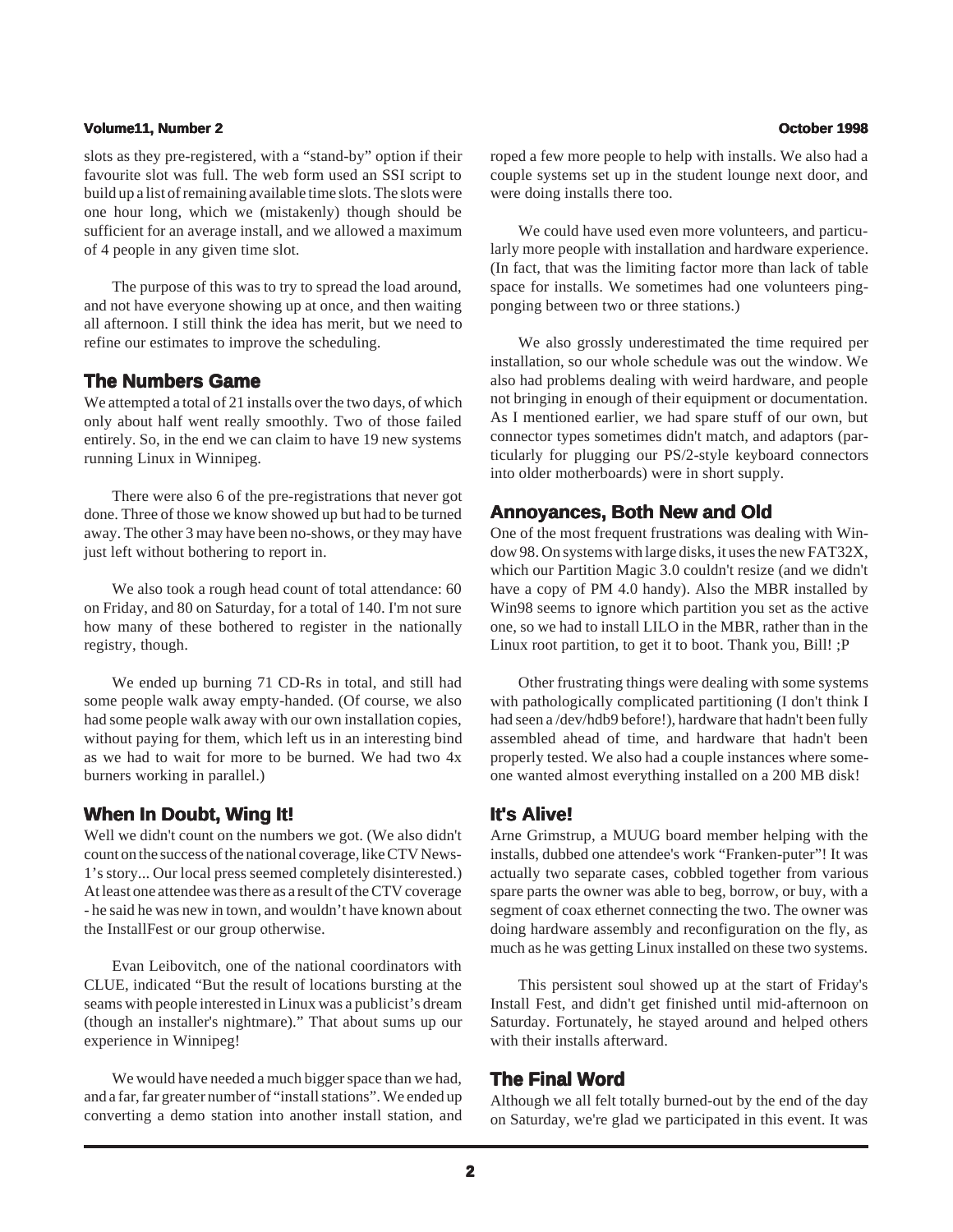nice to seem some people really pull together to help each other out. Even those who left without getting Linux installed seemed to understand, and appreciated what they had learned in the process. Despite the problems we had, and the fact that little went according to plan, we think we can call this event a success.

# **PartitionMagic 4.0 Now Available**

OREM, Utah, Sept. 23 /PRNewswire/ -- PowerQuest Corp. announces the release of PartitionMagic 4.0, the easiest way to create, resize and move hard-disk partitions on the fly without destroying data. In version 4.0, PowerQuest includes its new BootMagic software for easily managing multiple operating systems. In addition, PowerQuest expands the use of PartitionMagic's patented technology to support drives over 20GB. Other new features include a wizard-driven interface, native Windows 95/98 and NT executables, batching functionality and **full support for Linux ext2 partitions**.

In version 4.0, users can experiment with "what if" scenarios, then "batch" all their different steps together. Prior to batching, partitioning was a step-by-step process since each change to the disk needed to be applied before additional changes could be made. Batching speeds up the partitioning process, allowing users to manipulate the partitions to determine the desired partition structure before actually applying the changes. Users can now store multiple commands and execute them in a single operation.

The inclusion of PowerQuest BootMagic allows users to safely install, run and switch between multiple operating systems. PartitionMagic will create and manipulate the partitions in which multiple operating systems can reside, while BootMagic allows the user to switch from one OS to another without worry of compatibility problems.

PartitionMagic 4.0 offers complete support for FAT16, FAT32, FAT32X, NTFS, HPFS and Linux ext2 partitions. PartitionMagic continues to convert from FAT16 to FAT32 and vice versa, and from FAT to NTFS and HPFS.

For more information, see PowerQuest's home page at http://www.powerquest.com or call 1-800-379-2566 or  $+1$ -801-437-8900, or send an e-mail message to magic@powerquest.com.

# **Caldera Systems Distributes Sybase Adaptive Server Enterprise for Linux**

#### **October 1998 Volume 11, Number 2**

Orem, UT - Sept. 23, 1998 - Caldera® Systems Inc. today announced that it will distribute a version of Sybase® Adaptive Server® Enterprise for Linux. The Adaptive Server Enterprise release is immediately available for download from the Caldera Systems, Inc. Web site at www.caldera.com.

The Adaptive Server Enterprise for Linux software and related connectivity components will be included in Caldera Systems' new Linux-based business solution, OpenLinux 1.3. The inclusion of Adaptive Server Enterprise in OpenLinux will provide the first highly scalable, high-performance database engine available for the Linux platform in a proven, tested and fully supported Linux-based business solution.

"Sybase is committed to meeting the needs of enterprise customers who rely on data management solutions for their business applications," said Raj Sehgal, director, product management, Enterprise Server Business, Sybase, Inc. "We are reinforcing this commitment by making a Linux version of our reliable, high-performance data management platform, Adaptive Server Enterprise, available through Caldera."

### **Adaptive Server Enterprise**

Adaptive Server Enterprise is optimized to provide scalable, high-performance on-line transaction processing capabilities for business-critical applications in unpredictable, mixedworkload environments.

### **Contact Information**

Caldera Systems, Inc. can be reached at 888-GO-Linux [888- 465-4689] or via E-mail at linux@caldera.com. Please bookmark http://www.caldera.com to access the Caldera Systems, Inc. Web site.

Caldera Systems, Inc. is a registered trademark; and OpenLinux is a trademark of Caldera Inc. Sybase and Adaptive Server are registered trademarks of Sybase, Inc. All other products, services, companies and publications are trademarks or registered trademarks of their respective owners.

# **IBM Announces DB2 for Linux**

IBM recently announced it would support DB2 on Linux. The press release is lengthy; we've included the important part:

"The powerful DB2 Universal Database now supports SCO UnixWare7, SGI Clients and Microsoft Windows 98 platforms, and will be extended to Linux later this year. Also, DB2 Universal Database for OS/390(a) begins a customer beta program this month as scheduled."

Alas, it won't be available immediately, but the end of the year is fast approaching! Are there any major database ven-